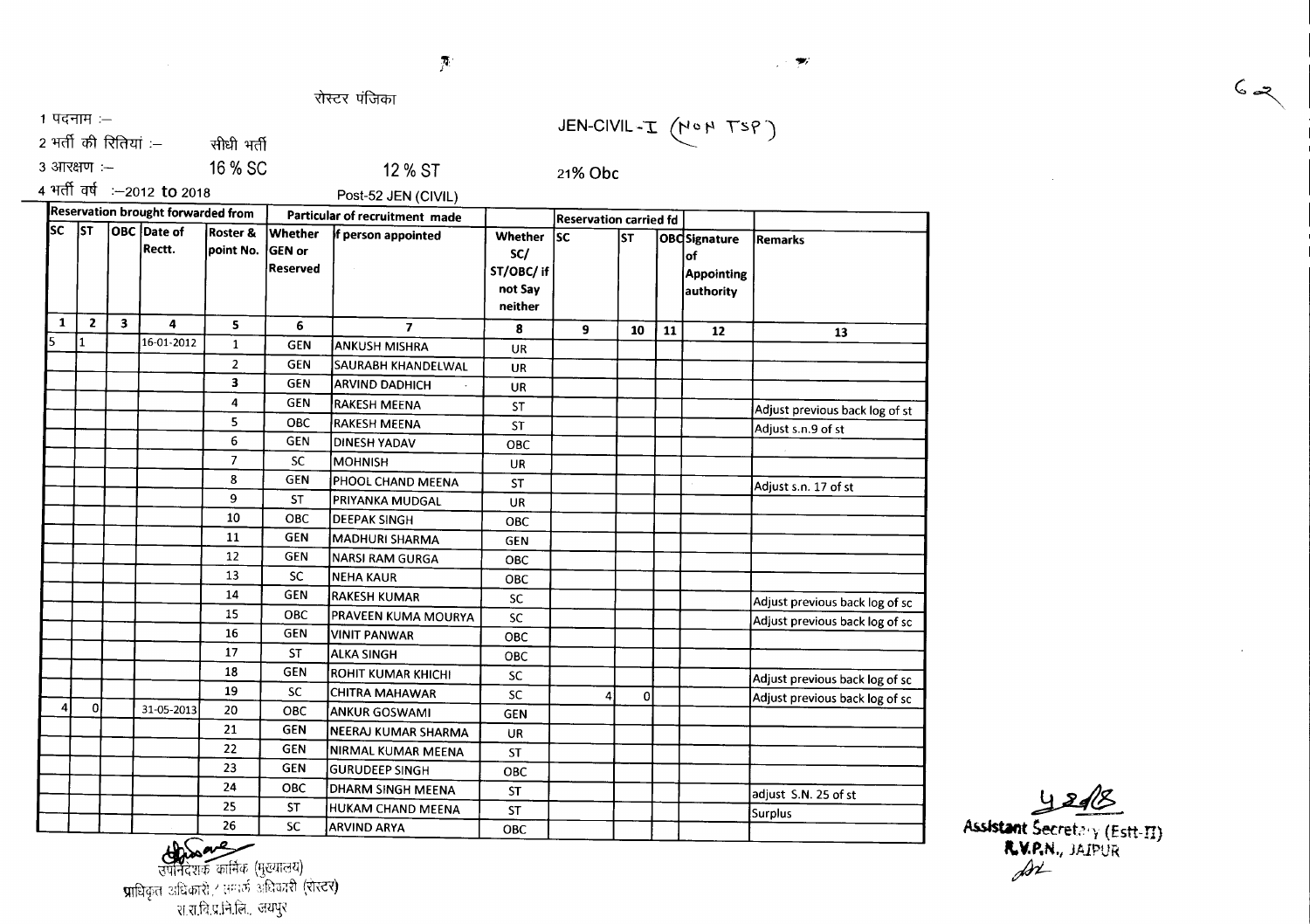| lsc                     | Reservation brought forwarded from<br><b>ST</b><br><b>OBC</b> Date of<br>Rectt. |                         | Roster &<br>point No. | <b>Whether</b><br>GEN or<br><b>Reserved</b> | Particular of recruitment made<br>f person appointed | <b>Whether</b><br>SC/<br>ST/OBC/ if<br>not Say<br>neither | <b>Reservation carried fd</b><br>lsc | <b>ST</b> |         | OBCSignature<br>of<br><b>Appointing</b><br>authority | Remarks |                                |
|-------------------------|---------------------------------------------------------------------------------|-------------------------|-----------------------|---------------------------------------------|------------------------------------------------------|-----------------------------------------------------------|--------------------------------------|-----------|---------|------------------------------------------------------|---------|--------------------------------|
| $\mathbf{1}$            | $\overline{2}$                                                                  | $\overline{\mathbf{3}}$ | 4                     | 5                                           | 6                                                    | $\overline{\phantom{a}}$                                  | 8                                    | 9         | 10      | 11                                                   | 12      | 13                             |
|                         |                                                                                 |                         |                       | 27                                          | <b>GEN</b>                                           | <b>GHANSHYAM</b>                                          | <b>SC</b>                            |           |         |                                                      |         | Adjust previous back log of sc |
|                         |                                                                                 |                         | $\cdot$               | 28                                          | <b>GEN</b>                                           | JITENDRA NAWAL                                            | SC                                   |           |         |                                                      |         | Adjust previous back log of sc |
|                         |                                                                                 |                         |                       | 29                                          | OBC                                                  | SHWETA SAXENA                                             | UR                                   |           |         |                                                      |         |                                |
|                         |                                                                                 |                         |                       | 30                                          | <b>GEN</b>                                           | <b>ANJU SHARMA</b>                                        | UR                                   |           | $3 1 +$ |                                                      |         |                                |
| $\overline{\mathbf{3}}$ | οl                                                                              |                         | 23-02-2015            | 31                                          | <b>GEN</b>                                           | KAMLESH KUMAR MEENA                                       | <b>ST</b>                            |           |         |                                                      |         |                                |
|                         |                                                                                 |                         |                       | 32                                          | <b>SC</b>                                            | <b>TAHIR HUSSAIN</b>                                      | OBC                                  |           |         |                                                      |         |                                |
|                         |                                                                                 |                         |                       | 33                                          | <b>GEN</b>                                           | <b>ANKIT KUMAR JAIN</b>                                   | <b>GEN</b>                           |           |         |                                                      |         |                                |
|                         |                                                                                 |                         |                       | 34                                          | <b>ST</b>                                            | <b>LOKENDRA SINGH</b>                                     | <b>GEN</b>                           |           |         |                                                      |         |                                |
|                         |                                                                                 |                         |                       | 35                                          | OBC                                                  | <b>ARVIND KUMAR</b>                                       | ST                                   |           |         |                                                      |         | Adjust s.n. 34 of st           |
|                         |                                                                                 |                         |                       | 36                                          | <b>GEN</b>                                           | YOGESH SHARMA                                             | <b>GEN</b>                           |           |         |                                                      |         |                                |
|                         |                                                                                 |                         |                       | 37                                          | GEN                                                  | <b>RAKESH KUMAR SUNDA</b>                                 | OBC                                  |           |         |                                                      |         |                                |
|                         |                                                                                 |                         |                       | 38                                          | SC                                                   | LAKHA SINGH YADAV                                         | OBC                                  |           |         |                                                      |         |                                |
|                         |                                                                                 |                         |                       | 39                                          | <b>OBC</b>                                           | DEVI LAL BHAMBHU                                          | OBC                                  |           |         |                                                      |         |                                |
|                         |                                                                                 |                         |                       | 40                                          | <b>GEN</b>                                           | <b>ABHISHEK PRAJAPAT</b>                                  | ОВС                                  |           |         |                                                      |         |                                |
|                         |                                                                                 |                         |                       | 41                                          | <b>GEN</b>                                           | DIPENDRA SINGH                                            | <b>SC</b>                            |           | $4 1+$  |                                                      |         | Adjust previous back log of sc |
| 4                       | $\mathbf{0}$                                                                    |                         | 17-08-2017            | 42                                          | <b>ST</b>                                            | Ankur KUMAR GOYAL                                         | <b>GEN</b>                           |           |         |                                                      |         |                                |
|                         |                                                                                 |                         |                       | 43                                          | OBC                                                  | PULKIT KUMAR AGARWAL                                      | <b>GEN</b>                           |           |         |                                                      |         |                                |
|                         |                                                                                 |                         |                       | 44                                          | SC                                                   | MANISH KUMAR GUPTA                                        | <b>GEN</b>                           |           |         |                                                      |         |                                |
|                         |                                                                                 |                         |                       | 45                                          | <b>GEN</b>                                           | <b>ASHIF KHAN</b>                                         | <b>GEN</b>                           |           |         |                                                      |         |                                |
|                         |                                                                                 |                         |                       | 46                                          | <b>GEN</b>                                           | SHUBHAM GUPTA                                             | <b>GEN</b>                           |           |         |                                                      |         |                                |
|                         |                                                                                 |                         |                       | 47                                          | GEN                                                  | <b>ANUSHKA GUPTA</b>                                      | <b>GEN</b>                           |           |         |                                                      |         |                                |
|                         |                                                                                 |                         |                       | 48                                          | OBC                                                  | <b>GEETIKA CHOUHAN</b>                                    | ОВС                                  |           |         |                                                      |         |                                |
|                         |                                                                                 |                         |                       | 49                                          | <b>GEN</b>                                           | KOMAL BANARWAL                                            | SC                                   |           |         |                                                      |         | Adjust previous back log of SC |
| 51                      | 이                                                                               |                         |                       | 50                                          | SC                                                   | PANKAJ MANDAWAT                                           | ST                                   |           | $5 1+$  |                                                      |         | Adjust s.n. 42 of st           |
|                         |                                                                                 |                         | 14.9.2018             | 51                                          | <b>ST</b>                                            | <b>HITESH KUMAR</b>                                       | <b>GEN</b>                           |           |         |                                                      |         |                                |
|                         |                                                                                 |                         |                       | 52                                          | <b>GEN</b>                                           | KUMUD RANJAN                                              | <b>GEN</b>                           |           |         |                                                      |         |                                |
|                         |                                                                                 |                         |                       | 53                                          | ОВС                                                  | <b>KUNDAN SHARMA</b>                                      | GEN                                  |           |         |                                                      |         |                                |
|                         |                                                                                 |                         |                       | 54                                          | <b>GEN</b>                                           | <b>ASHOK</b>                                              | <b>GEN</b>                           |           |         |                                                      |         |                                |
|                         |                                                                                 |                         |                       | 55                                          | GEN                                                  | RAJENDRA SANKHALA                                         | GEN                                  |           |         |                                                      |         |                                |
|                         |                                                                                 |                         |                       | 56                                          | <b>GEN</b>                                           | <b>GAURAV AVASTHI</b>                                     | <b>GEN</b>                           |           |         |                                                      |         |                                |
|                         |                                                                                 |                         |                       | 57                                          | <b>SC</b>                                            | <b>ANUBHAV SHARMA</b>                                     | GEN                                  |           |         |                                                      |         |                                |
|                         |                                                                                 |                         |                       | 58                                          | OBC                                                  | <b>VIPUL SHARMA</b>                                       | <b>GEN</b>                           |           |         |                                                      |         |                                |

OBC VIPUL SHARMA GEN

 $\frac{1}{\frac{43966}{101}}$ 

 $\sim 10^7$